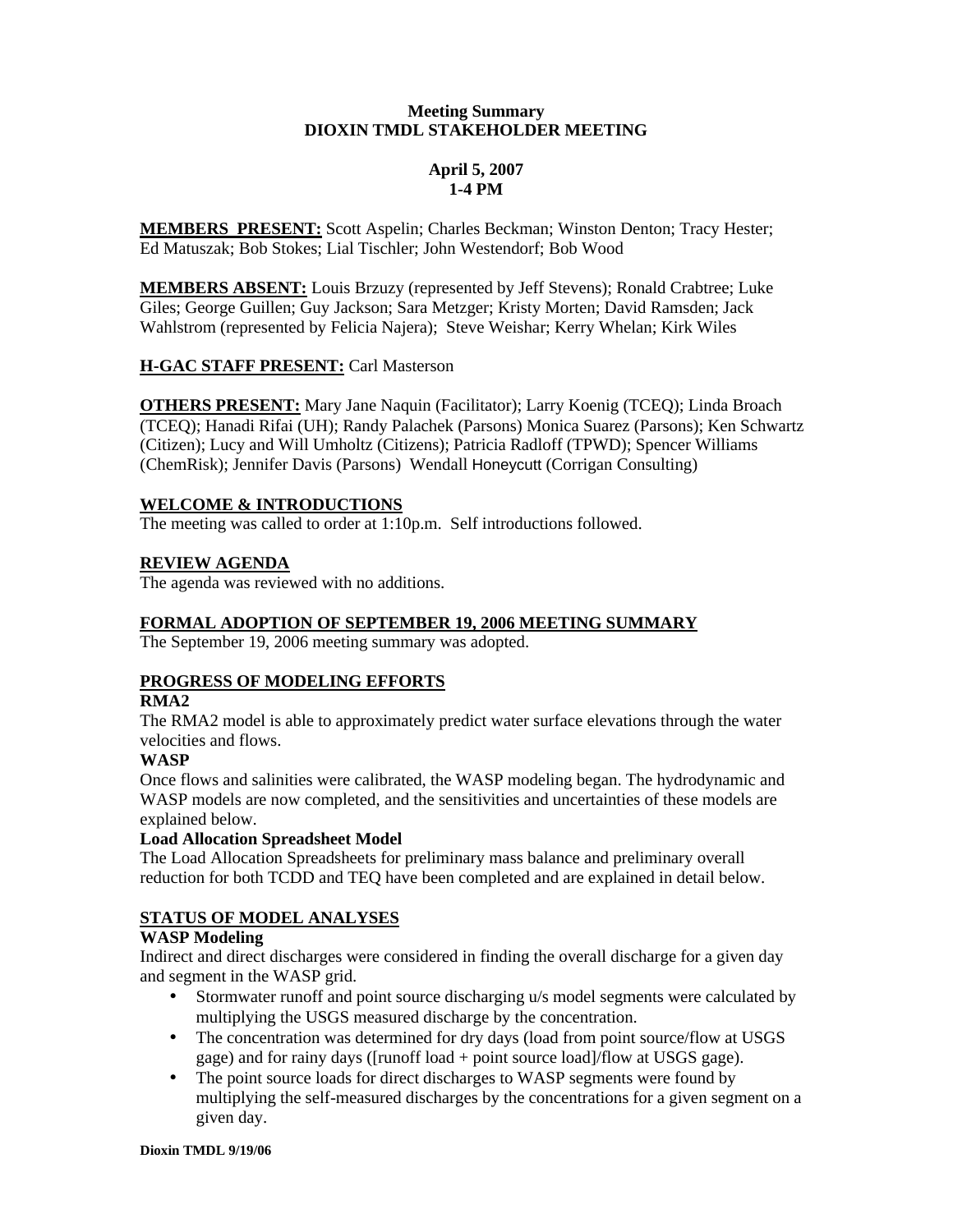- The runoff load was found by multiplying the flow (as determined using the NCRS method) by the average runoff concentration (0.017 pg/L).
- The direct deposition was found by multiplying the deposition flux (wet flux or dry flux as depending on precipitation) by the area.

The modeled average 2378-TCDD concentrations (pg/L) along the main channel and the San Jacinto River were found to be higher than the observed concentrations. When sedimentation, which seems to be a major contributor of TCDD, is factored into the model, accounting for the low sedimentation of surface water, the modeled concentrations were found to be closer to the observed concentrations. This will be explained further below.

#### **Load Allocation Spreadsheet Model**

The Load spreadsheets for preliminary mass balance (TCDD and TEQ) were reviewed, including how the in-stream load and source loads could calculate the unaccounted loads – the positive of which are representative of source amounts in their given segments, and the negative of which are representative of sink amounts in their given segments. Sedimentation is not factored into the load allocation spreadsheets.

The Load spreadsheets for preliminary overall reduction (TCDD and TEQ) were reviewed, explaining how a percentage of overall reduction of TCDD can be obtained from the net outflow multiplied by the Texas WQS (0.0933 pg/L), multiplied by the average contribution of TCDD to TEQ in water (46.6%) and how a percentage of overall reduction of TEQ can be obtained from the net outflow multiplied by the Texas WQS.

### **DISCUSS MODELING RESULTS AND IMPLICATIONS AND FUTURE ANALYSES NEEDED**

The modeled line in the average 2378-TCDD tends to predict a wider peak than the observed line indicates, particularly in areas that have higher concentrations. The standard deviation bars showed that there was a range at each site of observation that depended largely on the number of times these sites were monitored (some were only monitored twice, others five times – those monitored less had larger standard deviations).

The sensitivity analysis shows the uncertainties in the model – the impact of sediment variables, scour and benthic concentrations, are factored into the average 2378-TCDD concentrations (pg/L) on separate graphs, showing that when both of these variables are increased, the average 2378-TCDD concentrations also increase. In addition, WASP load scenarios were given for the main channel and San Jacinto River, which further show that if sedimentation were removed from the loads, there would be a decrease in the average 2378-tcdd concentrations. Thus, sediment is a major source of TCDD.

In regards to the difference between the modeled and observed lines in the graphs representing the average 2378-TCDD concentrations  $(pg/L)$ , the modeled lines are representative of the average of three years of data collected at the depth average concentration of the channels. The observed data is primarily from surface samples, while the depth sampling showed there to be stratifications in the deeper parts of the channel; thus, the two lines show the differences in the sedimentation in the depths. To bring the lines closer, high settling modeling was done, to create comparable observed and modeled 2378-TCDD concentrations.

### **NEXT STEPS**

Define target Model additional congeners Run load reduction scenarios